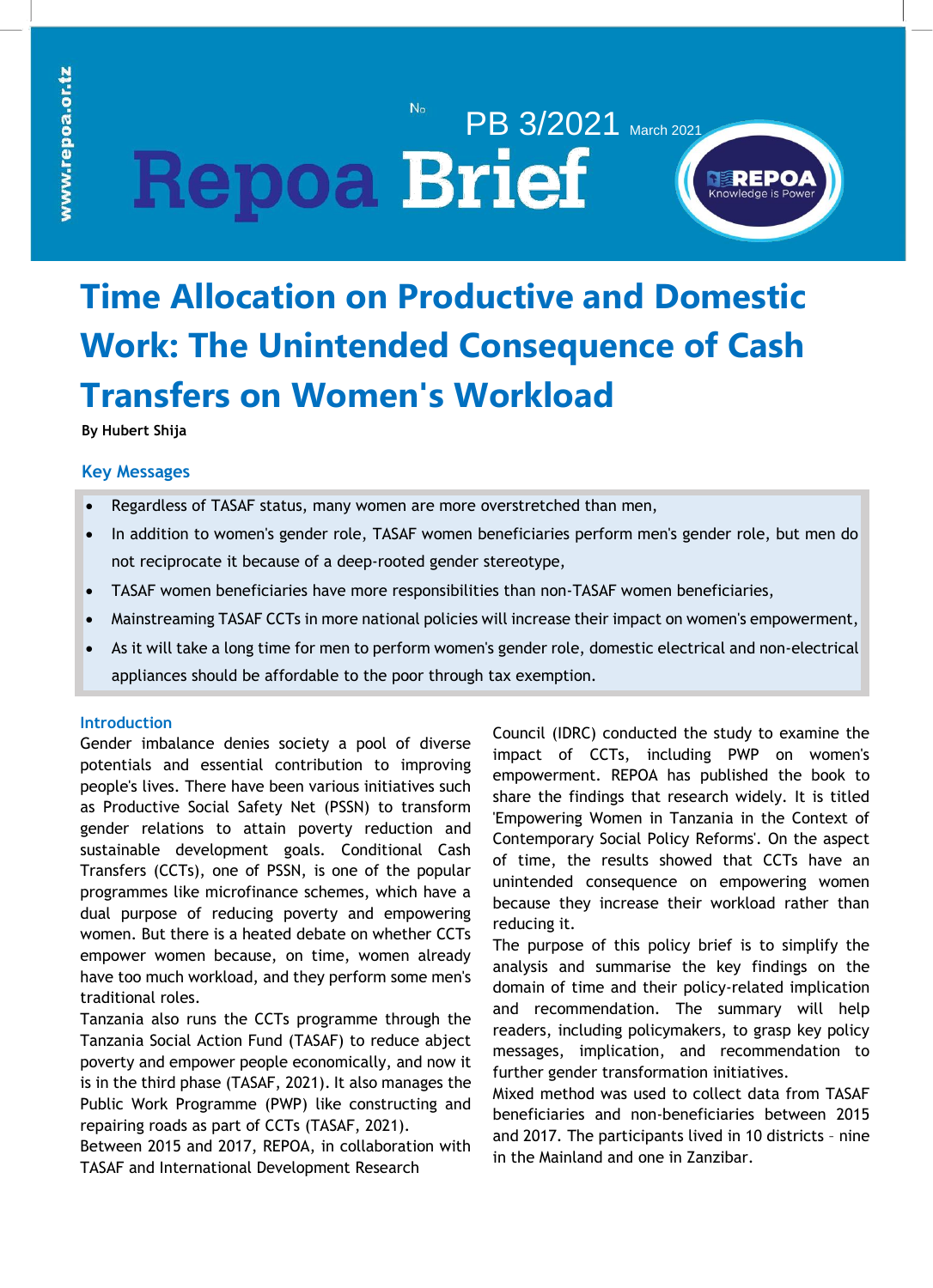A total of 1,855 households were involved in the study. Data were also analysed quantitively and qualitatively with SPSS and NVivo computer applications, while the Women Empowerment in Agriculture Index (WEAI) guided the analysis.

#### **Results**

The results cover the time allocation differences between men and women regardless of their TASAF status and TASAF and non-TASAF women beneficiaries.

### **Workload across gender**

non-TASAF women beneficiaries performed more productive and household work than men (see Table Households have two categories of work, which are productive and domestic work. The productive work includes office work, farming, vending, shopkeeping, and any income-related generating work, while the domestic work features looking after children, the sick, cooking, fetching water and firewood. The results indicated that both TASAF and 1).

#### websites. For instance, as Table 1. Excessive workload across gender

|     |   | Gender |      |
|-----|---|--------|------|
|     |   | Female | Male |
| Yes | n | 575    | 178  |
|     | % | 76.4   | 23.6 |
| No  | n | 1200   | 826  |
|     | % | 59.2   | 40.8 |
|     |   |        |      |

*Source: Fieldwork data, 2015*

In addition to productive work, women washed dishes and clothes and cleaned their houses until late at night, while their husbands played men's games and drank coffee. Moreover, women were used to that gender role to the extent that they consider the time of domestic chores as free time. Also, they had a view that women always have a piece of work to do. This point is contextualised as follows:

*"I do domestic works when I am free, I mean during night hours. I spend my time washing dishes, clothes and cleaning my house. I don't have free time as such. My husband always gets time to meet with his friends. He likes traditional games and coffee so you will meet him there sometimes or he rests at home as I told you earlier about his health problem." (Participant AK, TASAF beneficiary; Nyamazi Village, Zanzibar)*

*"For a woman, there is no time you do not have work; you cannot rest, especially if you are a widow, as you do all* 

*the responsibilities." (Participant AV, non-TASAF beneficiary; Shakani A Village, Unguja)*

Further analysis indicated that TASAF women beneficiaries' workload increased compared to their spouses because they started to perform work previously conducted by men only. For instance, in addition to domestic and care work, women started to dig boreholes, while men never began to perform women's gender roles such as cooking and washing dishes. For example, a husband was ready to attend PWP rather than take care of a family's sick member.

*"I only ask my husband to attend public work if I have to take care of a member of the family who falls sick." (Participant AQ, TASAF beneficiary; Mwanunui Village, Itilima)*

## **Workload and leisure time across TASAF and non-TASAF women beneficiaries**

As indicated in the previous section, TASAF and non-TASAF women beneficiaries performed productive and domestic work. Table 2 shows that CCTs barely had an influence on women's workload. Again, there was no statistically significant difference between TASAF and non-TASAF women beneficiaries based on workload and time. However, qualitative results showed that TASAF women beneficiaries had more workload than non-TASAF women beneficiaries.

no and **Robert means The TASAF** women beneficiaries faced this situation **Source:** Figure of they performed TASAF activities as indicated above, and women's gender role-related workload. In other words, they had long, tight, nonflexible schedules because they had to include TASAF activities in their daily programmes.

> However, a few were widows, and they perceived that women always have work to do throughout a day. Also, few TASAF women beneficiaries did not notice a change in their time allocation, but some with old age contributed to that.

> *"The roles have increased compared to the previous time because now we are required to make more decisions and plans for all required duties. For instance, before PWP programmes, I used to plan for my activities, but now we have a required activity." (Participant AG, TASAF beneficiary; Kikwete Village, Kisarawe)*

> *"There is no change of responsibilities, and mostly I can speak on women side concerning my family. My duties and responsibilities are likely to be the same because as you can see, I am too old, and I can't do many issues. Most responsibilities are still the same even before I become TASAF beneficiary." (Participant AG, TASAF beneficiary; Kikwete Village, Kisarawe)*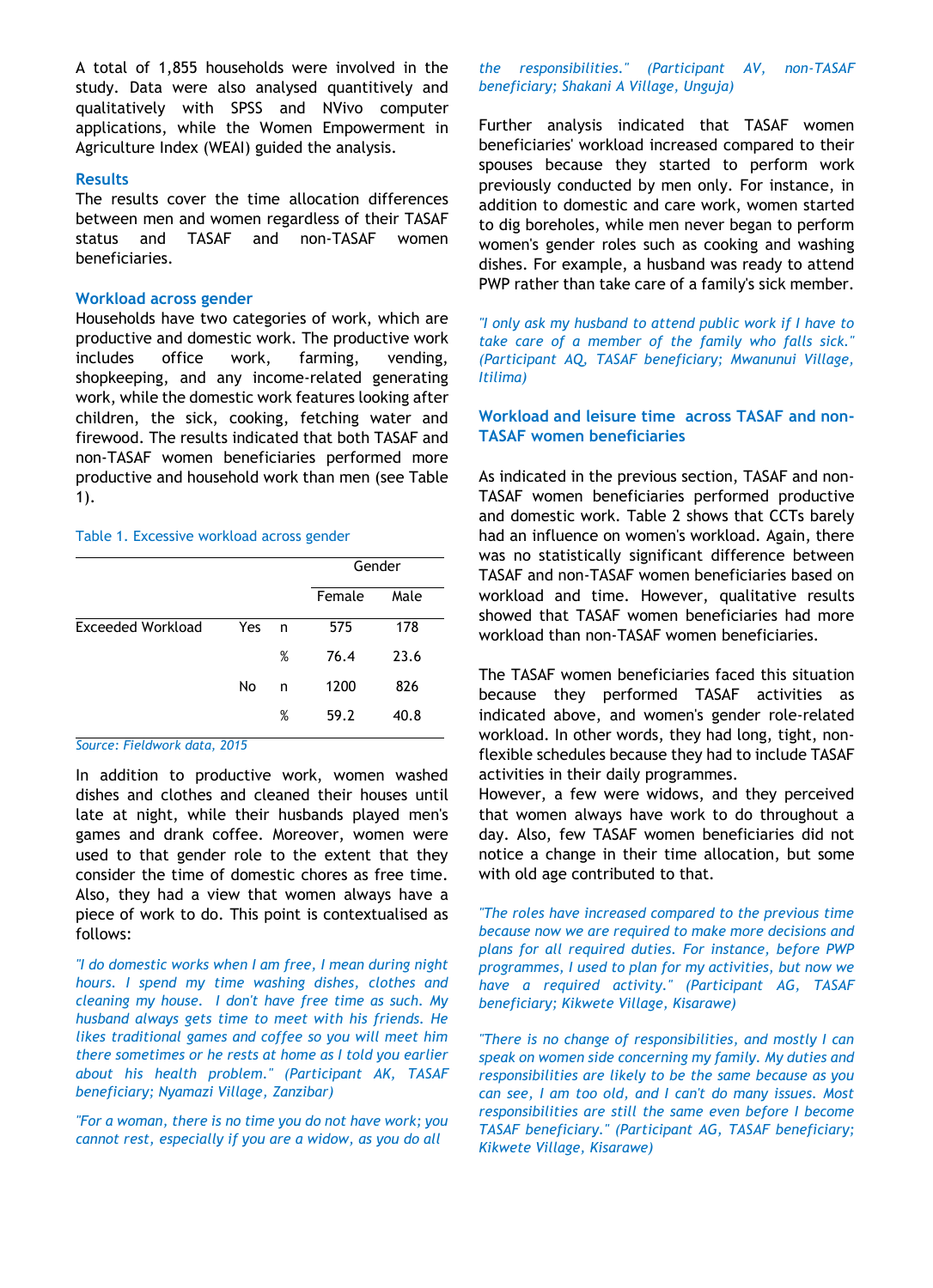|                                  |                   |              | CCTs/ PWP               |      |
|----------------------------------|-------------------|--------------|-------------------------|------|
|                                  |                   |              | Yes                     | No   |
| <b>Exceeded Workload</b>         | Yes               | $\mathsf{n}$ | 35                      | 540  |
|                                  |                   | $\%$         | $\boldsymbol{6}$        | 94   |
|                                  | No                | $\mathsf{n}$ | 78                      | 1122 |
|                                  |                   | $\%$         | $\overline{7}$          | 93   |
| Amount of Sleep - Previous Night | Less than average | $\mathsf{n}$ | 19                      | 422  |
|                                  |                   | $\%$         | $\overline{\mathbf{4}}$ | 96   |
|                                  | Average           | n            | 80                      | 1045 |
|                                  |                   | $\%$         | 7                       | 93   |
|                                  | More than average | $\mathsf{n}$ | 16                      | 285  |
|                                  |                   | $\%$         | 5                       | 95   |
| Perception of Leisure Time       | Less Satisfied    | $\mathsf{n}$ | 53                      | 512  |
|                                  |                   | $\%$         | 9                       | 91   |
|                                  | Not Sure          | n            | 19                      | 167  |
|                                  |                   | $\%$         | $10$                    | 90   |
|                                  | More Satisfied    | $\mathsf{n}$ | 43                      | 1073 |
|                                  |                   | $\%$         | $\overline{\mathbf{4}}$ | 96   |

Table 2. Amount of Workload, Sleep and Leisure Time across TASAF and non-TASAF women beneficiaries

*Source: Fieldwork data, 2015*

From a different perspective, the duration of sleeping and leisure in a day was used to throw light on TASAF and non-TASAF women beneficiaries' workload. As Table 2 shows, CCTs and PWP had little influence on TASAF women beneficiaries' time.

Further, the analysis indicated no statistically significant relationship with TASAF status for sleeping, but for leisure time it was. Further analysis indicated that TASAF women beneficiaries had less time for sleeping and leisure than non-TASAF beneficiaries.

*"I am supposed to wake up very early in the morning to finish TASAF related work and go back to our normal chores." (Participant AG, TASAF beneficiary; Kikwete Village, Kisarawe)*

Despite working long hours, the TASAF women beneficiaries improved their living standards; for example, they increased the number of meals a day, purchased clothes, and met other basic needs. They also managed to send their children to school, including stationery and uniforms.

## **Conclusions and policy recommendation**

Gender transformation is critical for poverty reduction and sustainable development because it taps the potential of as many women as possible in the development process. One of the famous initiatives to address the issue of gender imbalance is CCTs, including PWP. The findings of the impact of CCTs on women's time allocation showed that: firstly, regardless of TASAF status, women had more workload than men because of traditional gender roles.

Secondly, TASAF women beneficiaries' workload increased, while their spouses' workload remained constant because those women were doing men's work, while men did not do women's gender role. However, a few women had that experience because they were widows and their spouses had permanent health issues. But those male spouses with health complication could do some light domestic chores because they played traditional games. Also, a few CCTs women beneficiaries reported unchanged time allocation, but logically their accounts showed that they wanted extra time.